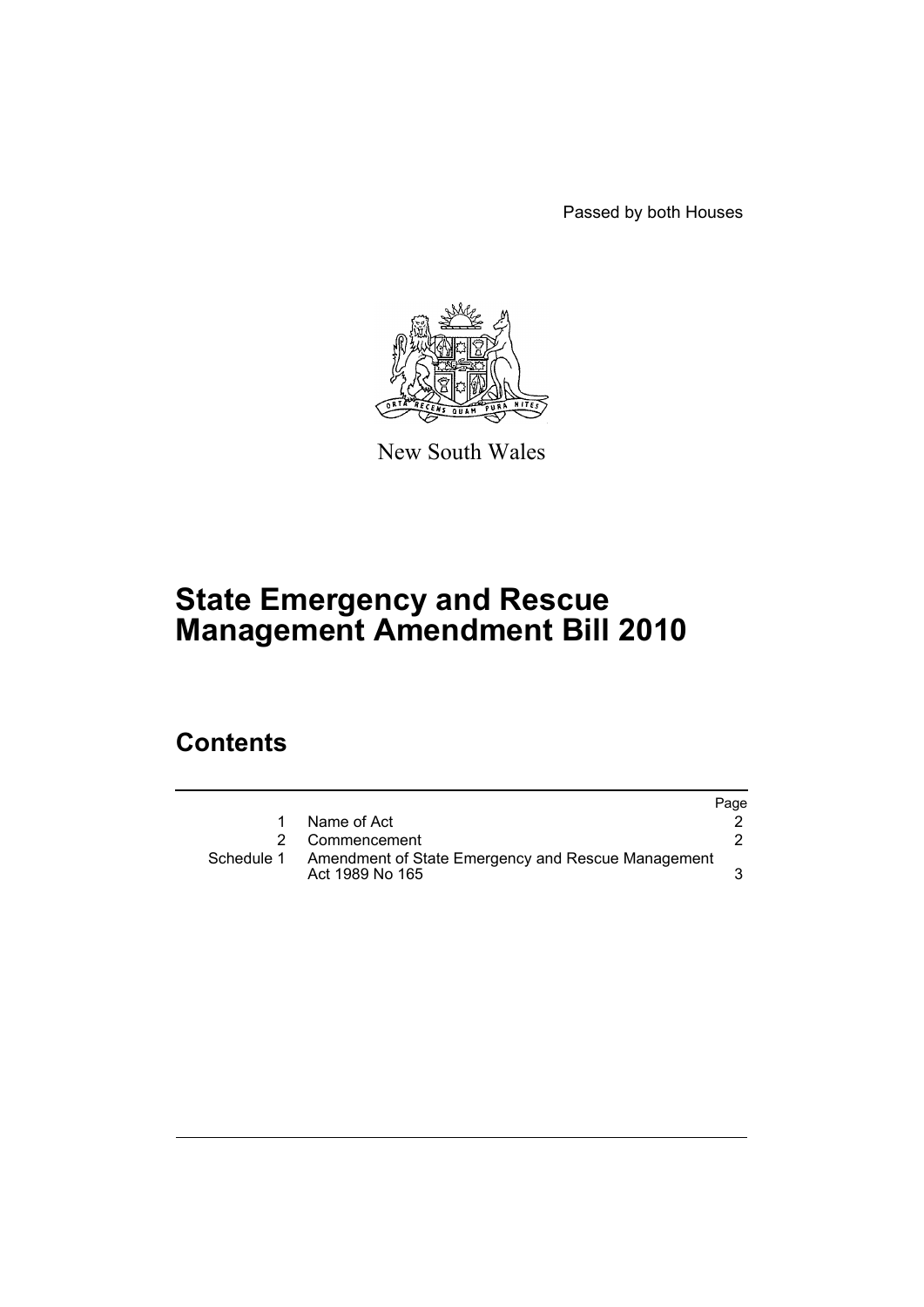*I certify that this public bill, which originated in the Legislative Assembly, has finally passed the Legislative Council and the Legislative Assembly of New South Wales.*

> *Clerk of the Legislative Assembly. Legislative Assembly, Sydney, , 2010*



New South Wales

# **State Emergency and Rescue Management Amendment Bill 2010**

Act No , 2010

An Act to amend the *State Emergency and Rescue Management Act 1989* to make further provision with respect to the management of State emergencies and rescues; and for other purposes.

*I have examined this bill and find it to correspond in all respects with the bill as finally passed by both Houses.*

*Assistant Speaker of the Legislative Assembly.*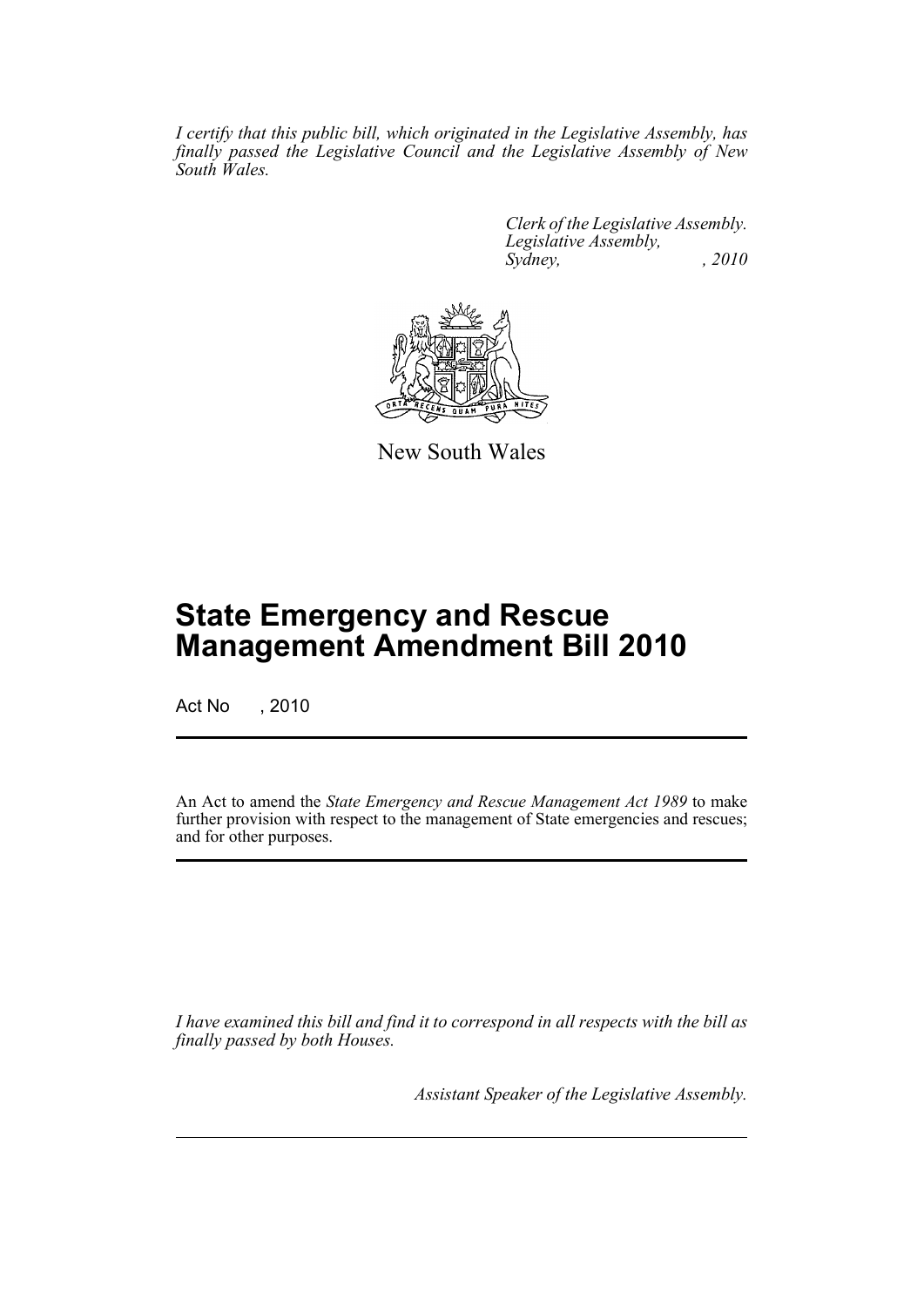## <span id="page-2-0"></span>**The Legislature of New South Wales enacts:**

## **1 Name of Act**

This Act is the *State Emergency and Rescue Management Amendment Act 2010*.

## <span id="page-2-1"></span>**2 Commencement**

This Act commences on a day or days to be appointed by proclamation.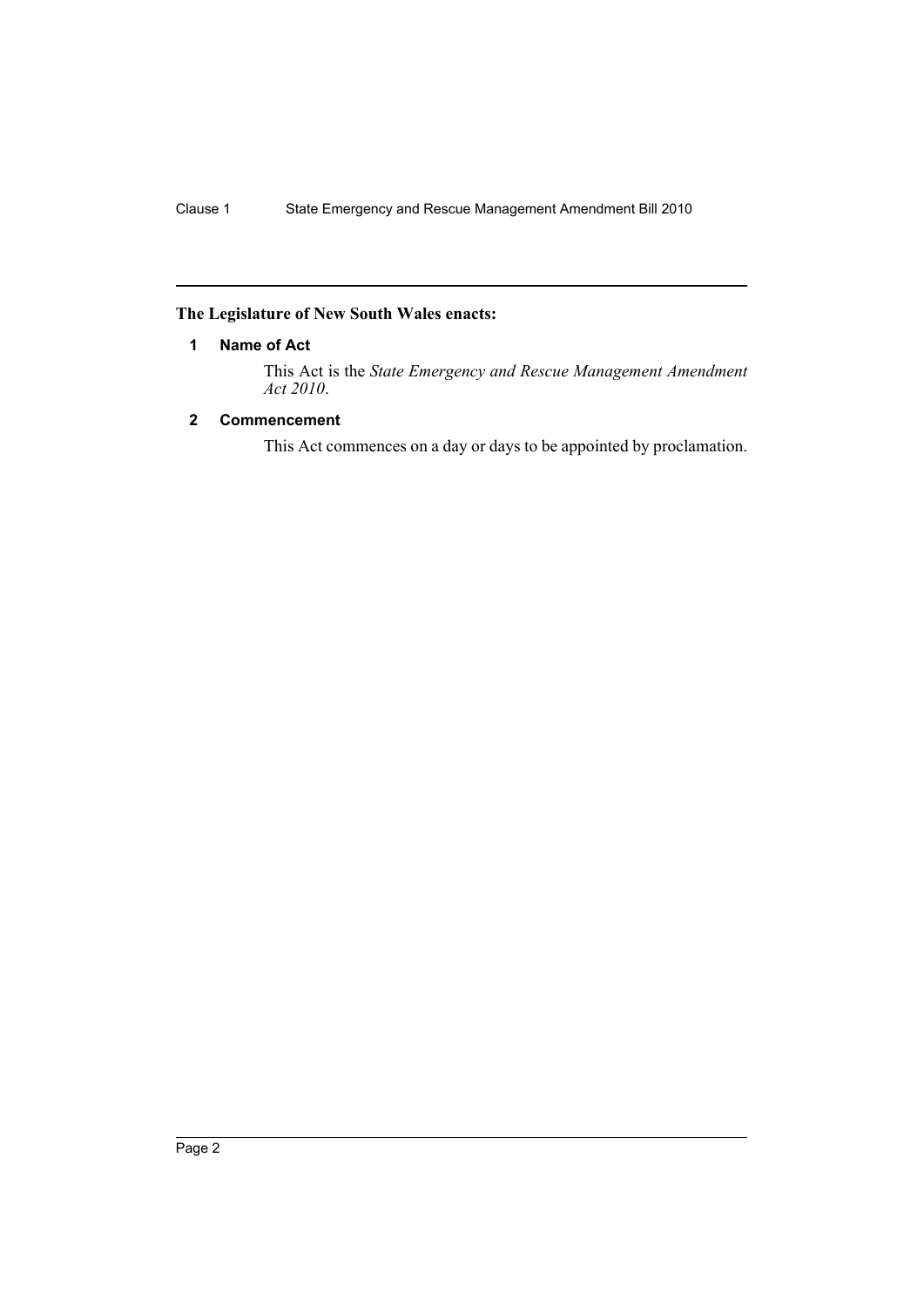Amendment of State Emergency and Rescue Management Act 1989 No 165 Schedule 1

## <span id="page-3-0"></span>**Schedule 1 Amendment of State Emergency and Rescue Management Act 1989 No 165**

#### **[1] Section 3 Definitions**

Omit paragraph (a) of the definition of *government agency* in section 3 (1). Insert instead:

> (a) a Department within the meaning of the *Public Sector Employment and Management Act 2002*,

**[2] Section 3 (1), definitions of "State Emergency Operations Controller" and "State Emergency Recovery Controller"**

Omit the definitions. Insert instead in alphabetical order:

*State Emergency Operations Controller*—see section 18. *State Emergency Recovery Controller*—see section 20A.

#### **[3] Section 10 Minister**

Omit section 10 (1) (c). Insert instead:

(c) approving Displan or any alterations to Displan.

## **[4] Section 11 State Disasters Council**

Omit section 11 (3) (b1).

## **[5] Section 11 (4A)**

Insert after section 11 (4):

(4A) The Minister may, but is not required to, appoint the person holding office as the Chairperson of the State Emergency Management Committee as a member of the State Disasters Council.

## **[6] Section 12 State Disaster Plan**

Omit section 12 (4). Insert instead:

- (4) As soon as practicable after the Minister approves Displan or any alterations to Displan, the Chief Executive, Emergency Management NSW must:
	- (a) publish (in such manner as the Chief Executive determines) a copy of Displan or the alterations to Displan, and
	- (b) forward a copy of Displan or the alterations to Displan to each agency to which Displan relates.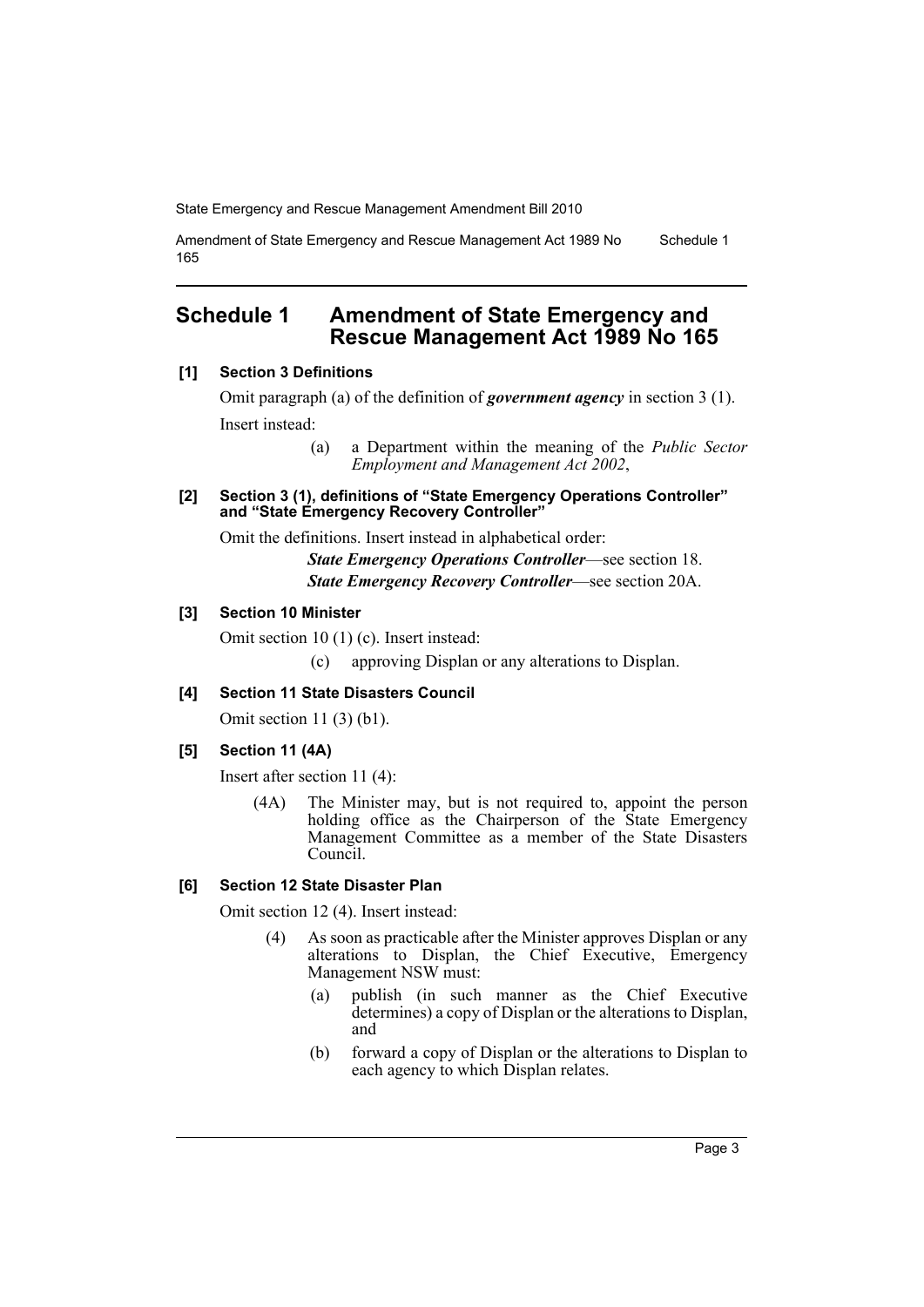Schedule 1 Amendment of State Emergency and Rescue Management Act 1989 No 165

#### **[7] Section 14 State Emergency Management Committee**

Insert at the end of section 14 (2) (b):

, and

(c) such other persons as may be nominated by the Minister from time to time.

## **[8] Section 14 (2A)**

Omit the subsection. Insert instead:

(2A) One of the members of the Committee is to be appointed by the Minister as the Chairperson of the Committee.

#### **[9] Section 15**

Omit the section. Insert instead:

#### **15 Functions of State Emergency Management Committee**

The State Emergency Management Committee has the following functions:

- (a) to review, monitor and advise the Minister on the adequacy of the provisions of this Act relating to emergency management,
- (b) to provide strategic policy advice to the Minister in relation to emergency management,
- (c) to review, monitor and develop emergency management policy and practice at a State level and to disseminate information in relation to any such policy and practice,
- (d) to review Displan and to recommend alterations to it,
- (e) to endorse any subplans or supporting plans established under Displan,
- (f) to facilitate strategic State level emergency management inter-agency co-operation and information sharing arrangements,
- (g) such other functions as are conferred or imposed on the Committee by or under this Act or as are related to this Act and assigned to the Committee from time to time by the Minister.

#### **[10] Section 17 Annual report of State Emergency Management Committee**

Omit section 17 (1). Insert instead:

(1) As soon as practicable after 30 June, but on or before 31 December in each year, the Chief Executive, Emergency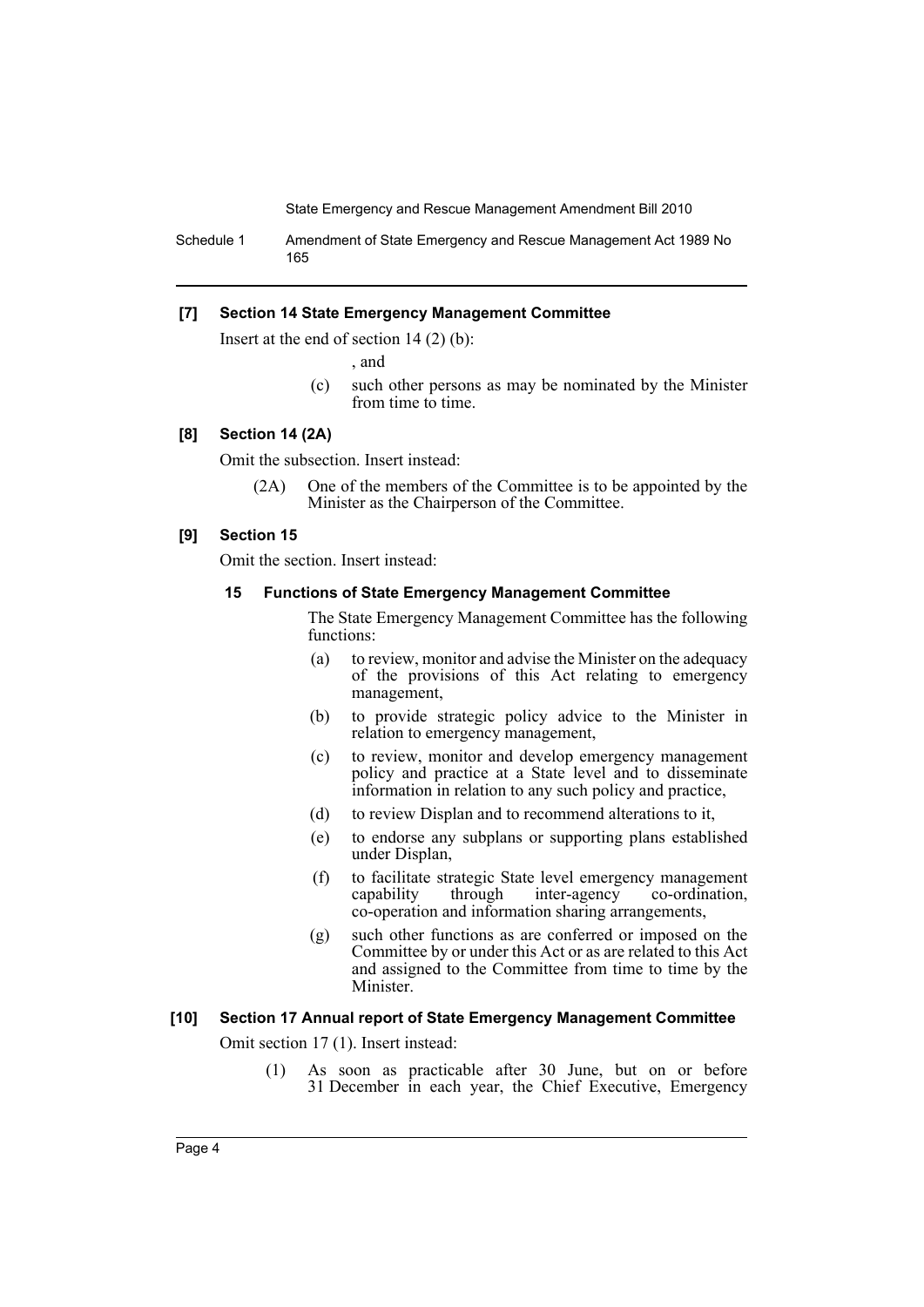Amendment of State Emergency and Rescue Management Act 1989 No 165 Schedule 1

> Management NSW is to provide the Minister with a report approved by the State Emergency Management Committee on the work and activities of the Committee for the 12 months ending on 30 June in that year.

#### **[11] Section 18**

Omit the section. Insert instead:

#### **18 State Emergency Operations Controller and Deputy**

- (1) There is to be a State Emergency Operations Controller and a Deputy State Emergency Operations Controller.
- (2) The office of the State Emergency Operations Controller is to be held by:
	- (a) the Commissioner of Police, or
	- (b) if the Governor, on the recommendation of the Minister, designates a position in the NSW Police Force Senior Executive Service as the position of State Emergency Operations Controller—the person for the time being holding or acting in that position.
- (3) The office of the Deputy State Emergency Operations Controller is to be held by the person for the time being holding or acting in a position in the NSW Police Force Senior Executive Service that is designated by the Governor, on the recommendation of the Minister, as the position of Deputy State Emergency Operations Controller.
- (4) The Minister is to consult with the Minister for Police before making a recommendation under subsection (2) or (3).
- (5) During the absence or a vacancy in the office of the State Emergency Operations Controller, the Deputy State Emergency Operations Controller has all the functions of the State Emergency Operations Controller.

#### **[12] Section 19 Responsibility and functions of State Emergency Operations Controller**

Omit section 19 (2A). Insert instead:

(2A) The State Emergency Operations Controller may, at the request of the combat agency that is primarily responsible for controlling the response to an emergency, carry out such functions as may be specified by the agency for the purposes of controlling the response to the emergency.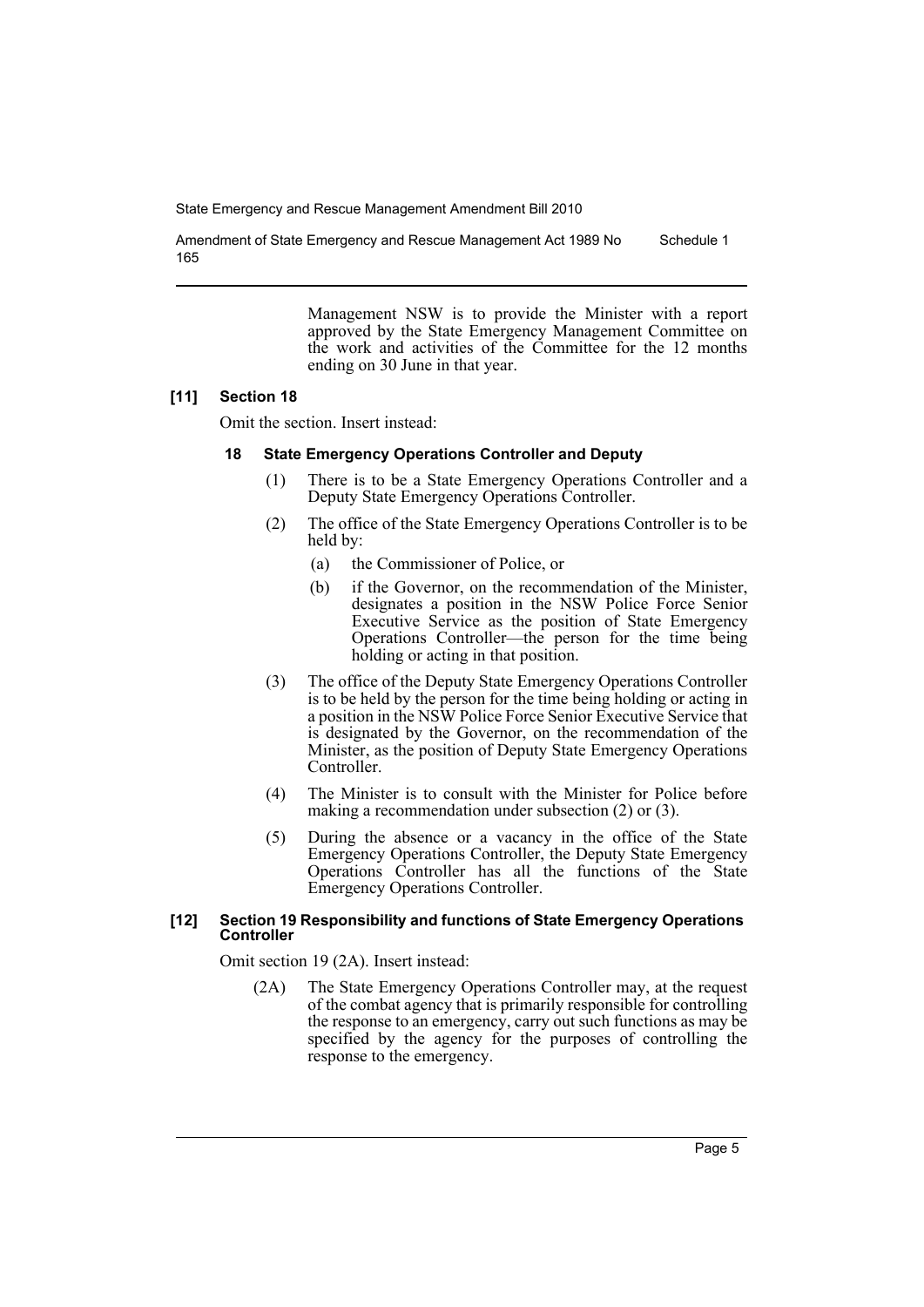Schedule 1 Amendment of State Emergency and Rescue Management Act 1989 No 165

#### **[13] Section 20A**

Omit the section. Insert instead:

#### **20A State Emergency Recovery Controller and Deputy**

- (1) There is to be a State Emergency Recovery Controller and a Deputy State Emergency Recovery Controller.
- (2) The office of the State Emergency Recovery Controller is to be held by the person for the time being holding or acting in the position of the Chief Executive, Emergency Management NSW.
- (3) The office of the Deputy State Emergency Recovery Controller is to be held by the person for the time being holding or acting in a senior position in the Government Service that is designated by the Minister as the Deputy State Emergency Recovery Controller.
- (4) During the absence or a vacancy in the office of the State Emergency Recovery Controller, the Deputy State Emergency Recovery Controller has all of the functions of the State Emergency Recovery Controller.
- (5) A *senior position* in the Government Service is:
	- (a) a position of senior executive officer (within the meaning of the *Public Sector Employment and Management Act 2002*), or
	- (b) a position in the Public Service for which the rate of salary or wages payable to the person exceeds the maximum rate payable for Grade 12, Administrative and Clerical Division, of the Public Service.

#### **[14] Section 22 District Emergency Management Committees**

Omit section 22 (2) (b). Insert instead:

(b) the Chairperson of the Local Emergency Management Committee for each local government area within the relevant district, and

#### **[15] Section 25 Functions of District Emergency Operations Controller**

Omit section 25 (2A). Insert instead:

(2A) The District Emergency Operations Controller may, at the request of the combat agency that is primarily responsible for controlling the response to an emergency, carry out such functions as may be specified by the agency for the purposes of controlling the response to the emergency.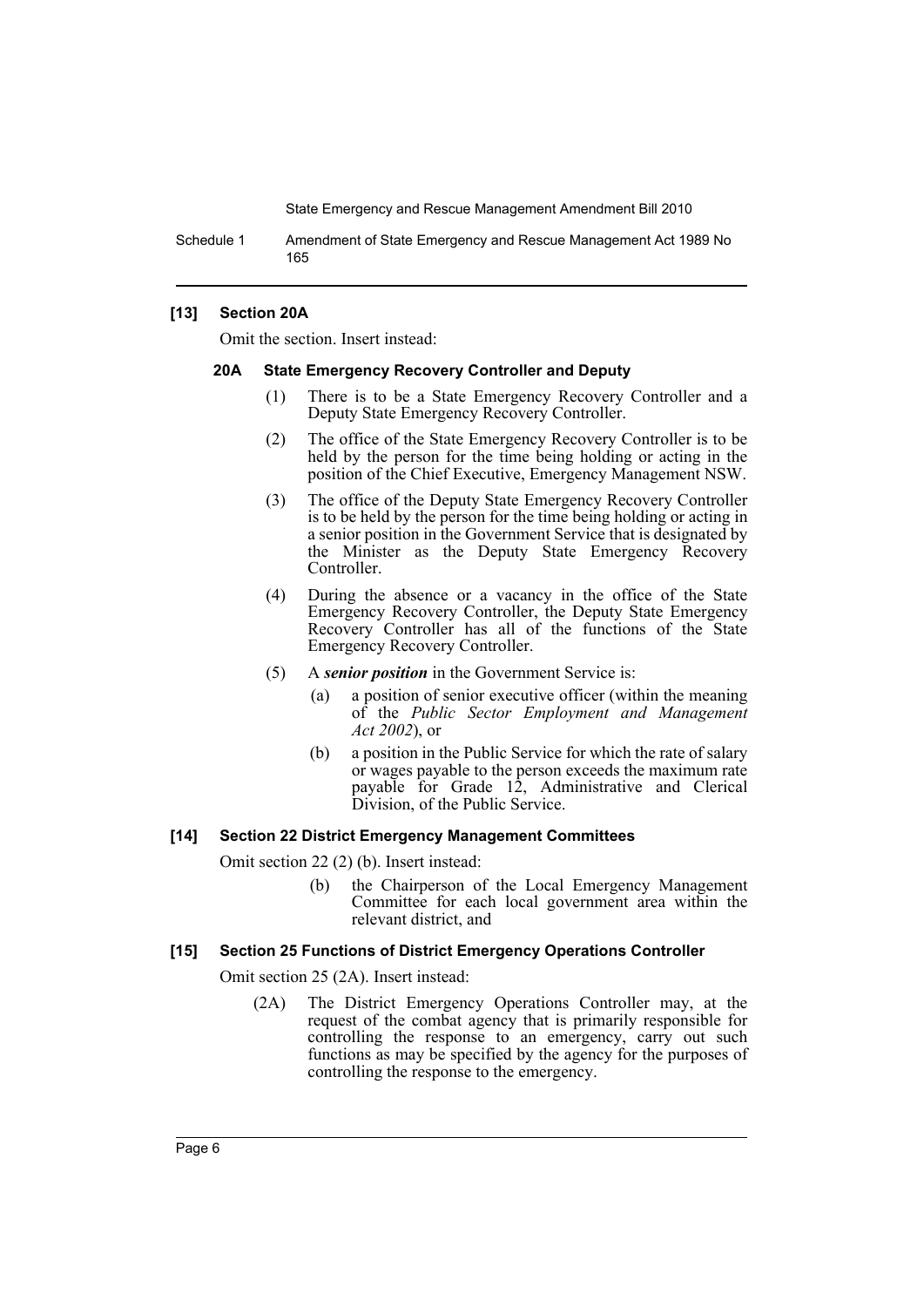Amendment of State Emergency and Rescue Management Act 1989 No 165 Schedule 1

#### **[16] Section 31 Functions of Local Emergency Operations Controller**

Omit section 31 (2A). Insert instead:

(2A) The Local Emergency Operations Controller may, at the request of the combat agency that is primarily responsible for controlling the response to an emergency, carry out such functions as may be specified by the agency for the purposes of controlling the response to the emergency.

### **[17] Section 32A Definitions**

Insert after paragraph (e) of the definition of *emergency services officer*:

(f) a member of the Ambulance Service of NSW of or above the rank of station officer.

#### **[18] Section 50 Police at scene to co-ordinate etc rescue operation**

Omit "the *Fire Brigades Act 1909*, the *Ambulance Services Act 1990* or" from section 50 (4).

#### **[19] Section 51**

Omit the section. Insert instead:

#### **51 Notification of rescue incidents to police**

- (1) The agency that manages or controls an accredited rescue unit must, immediately after the agency becomes aware of an incident which requires or is likely to require the rescue of any person, notify a member of the NSW Police Force of all relevant information concerning the incident.
- (2) The agency that manages or controls an accredited rescue unit is not required to notify a member of the NSW Police Force of any such incident if it is aware that the incident has already been notified to a member of the NSW Police Force.

## **[20] Section 60KA Definitions**

Omit the definition of *danger area*. Insert instead:

*danger area* means the area specified by a senior police officer as the area affected by an emergency.

## **[21] Section 61 Power of police to take other safety measures**

Omit "a danger area" wherever occurring in section 61 (1). Insert instead "the danger area".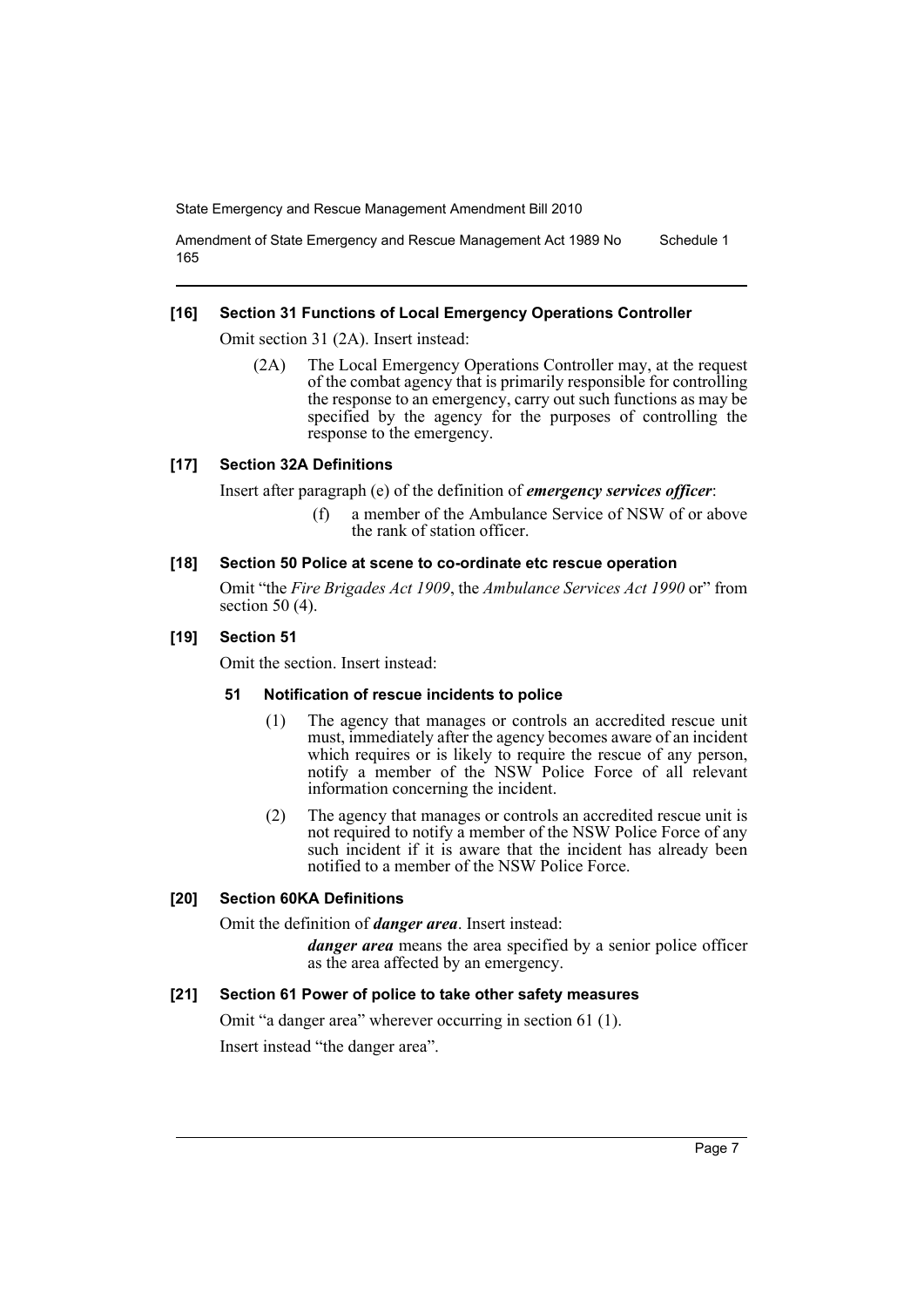Schedule 1 Amendment of State Emergency and Rescue Management Act 1989 No 165

#### **[22] Section 61AA**

Insert after section 61A:

#### **61AA Use of assistants**

A police officer exercising a function under section 61 may do so with the aid of, and be accompanied by, such assistants as the police officer considers necessary.

## **[23] Section 63A Staff**

Insert at the end of section 63A (1) (b):

and

(c) the State Emergency Recovery Controller to exercise his or her functions,

#### **[24] Section 63A (1)**

Omit "Part 2 of the *Public Sector Management Act 1988*".

Insert instead "Chapter 1A of the *Public Sector Employment and Management Act 2002*".

#### **[25] Section 63A (1A)**

Insert after section 63A (1):

(1A) Without limiting subsection (1), staff may be employed under that subsection to provide executive support facilities (including operational support) for a relevant emergency or rescue management organisation.

#### **[26] Section 64A**

Insert after section 64:

#### **64A Procedure for tabling annual reports when Parliament not sitting**

- (1) This section applies to a report under section 17 or 49A that the Minister is required to lay before both Houses of Parliament.
- (2) If a House of Parliament is not sitting when the Minister seeks to cause a copy of the report to be tabled before it, the Minister is to cause a copy of the report to be presented to the Clerk of that House of Parliament.
- (3) A copy of the report presented to the Clerk of a House of Parliament under this section:
	- (a) is, on presentation and for all purposes, taken to have been laid before the House, and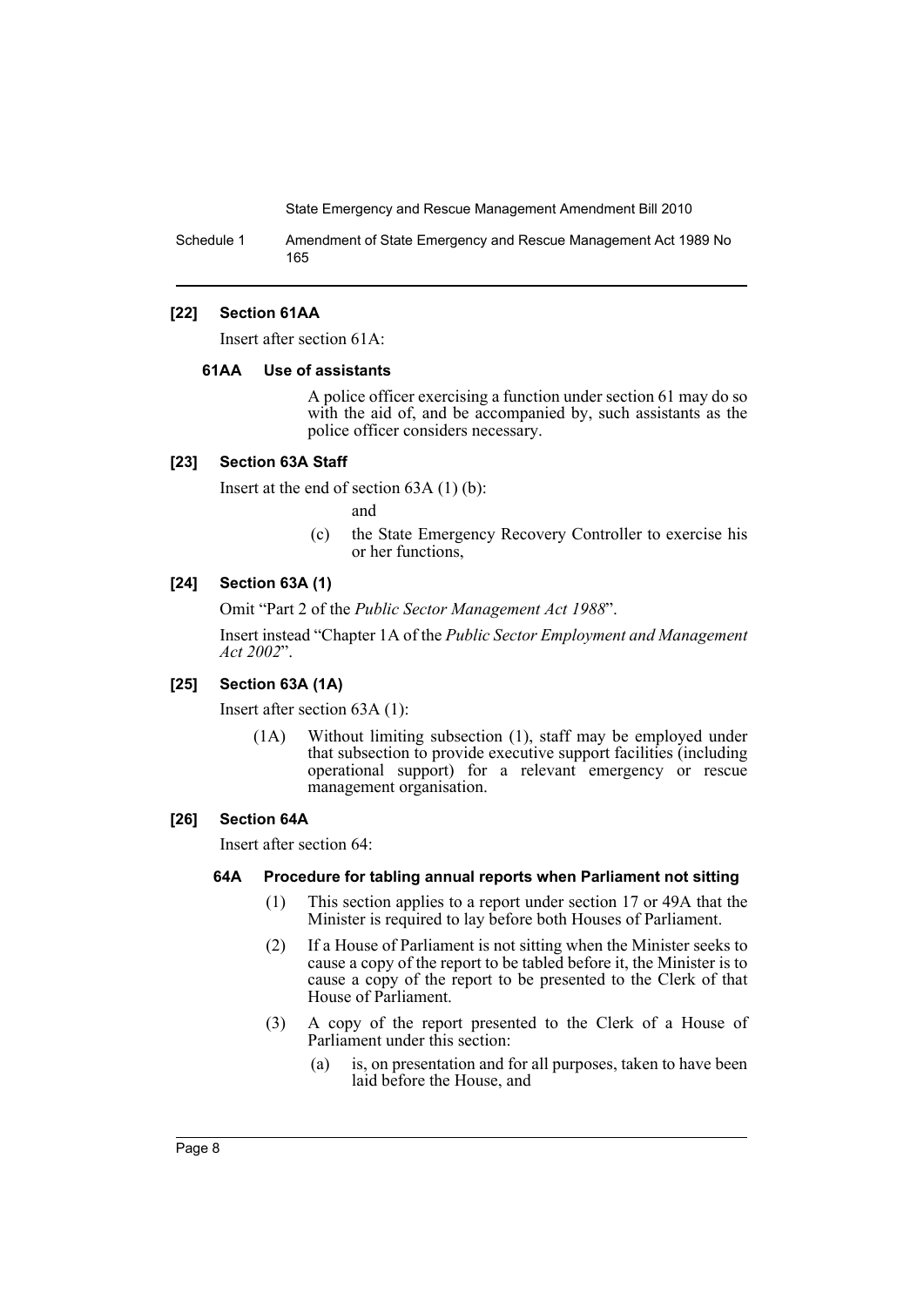Amendment of State Emergency and Rescue Management Act 1989 No 165 Schedule 1

- (b) may be printed by authority of the Clerk of the House, and
- (c) if so printed, is taken to be a document published by or under the authority of the House, and
- (d) is to be recorded:
	- (i) in the case of the Legislative Council—in the Minutes of Proceedings of the Legislative Council, and
	- (ii) in the case of the Legislative Assembly—in the Votes and Proceedings of the Legislative Assembly, on the first sitting day of the House after receipt of the copy of the report by the Clerk.

## **[27] Schedule 1 Provisions relating to Controllers**

Omit the Schedule.

## **[28] Schedule 4 Savings, transitional and other provisions**

Insert at the end of clause 1 (1):

*State Emergency and Rescue Management Amendment Act 2010*